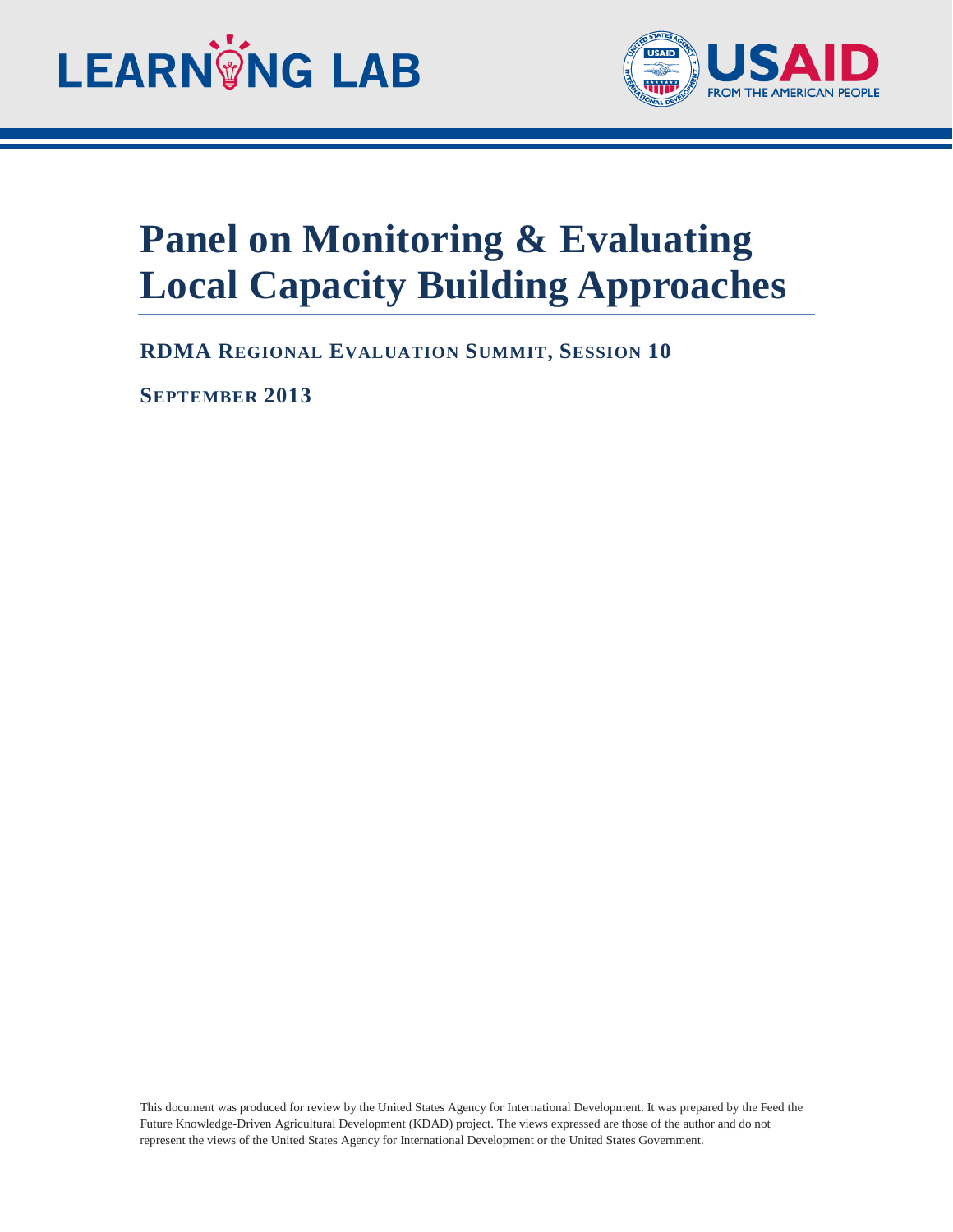

## **Presenters**

Edward Scholl, Country Director, Project Concern International

Orlen Ocleasa, Deputy Chief of Party, ACDI/VOCA

Josephine Francisco, Program Officer, USAID/RDMA

Jeff Swedberg, Senior M&E Associate, QED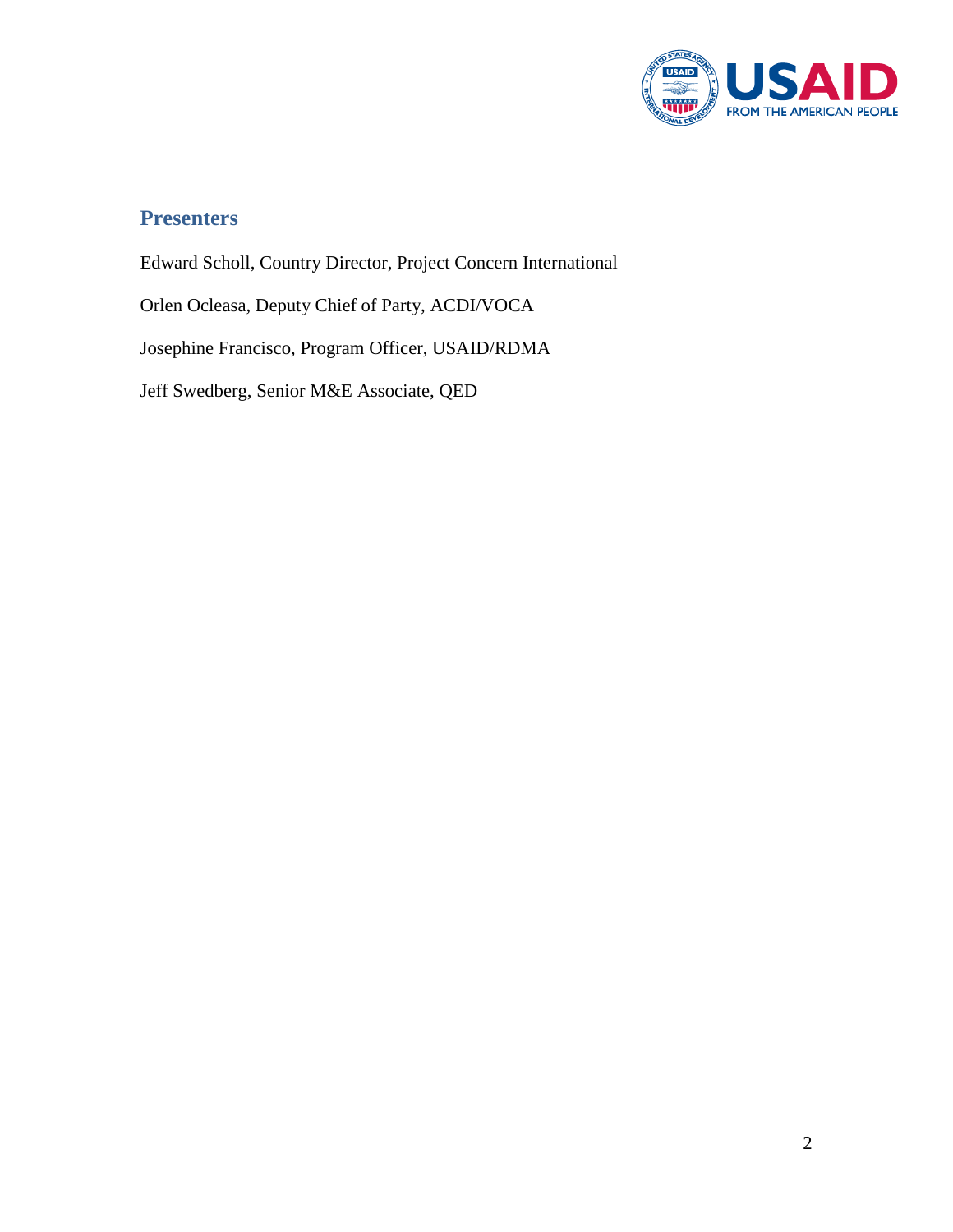

### <https://ac.usaid.gov/p14478359>

Panel on Monitoring & Evaluating Local Capacity Building Approaches Edward Scholl, Country Director, Project Concern International Orlen Ocleasa, Deputy Chief of Party, ACDI/VOCA Josephine Francisco, Program Officer, USAID/RDMA Jeff Swedberg, Senior M&E Associate, QED

| Moderator:     | So we need a microphone.                                                                                                                                                                                                                                                                                                                                                   |
|----------------|----------------------------------------------------------------------------------------------------------------------------------------------------------------------------------------------------------------------------------------------------------------------------------------------------------------------------------------------------------------------------|
|                | [Laughter]                                                                                                                                                                                                                                                                                                                                                                 |
| Moderator:     | But I just like hearing myself talk. Who wants to<br>start?                                                                                                                                                                                                                                                                                                                |
| Edward Scholl: | I'm Edward Scholl. I'm with Project Concern<br>International, and I'm a Country Director for India<br>for PCI.                                                                                                                                                                                                                                                             |
|                | I'd like to share a few reflections on the evolution<br>of capacity building, especially organizational and<br>country capacity building, and how that $-$ the<br>implications of that on M&E, and how M&E<br>capacity building differs from M&E more<br>traditional development interventions.                                                                            |
|                | Let me go back ten years to the beginning of<br>PEPFAR, because I think PEPFAR has had an<br>outside influence on this field.                                                                                                                                                                                                                                              |
| Moderator:     | Do people know what PEPFAR is?                                                                                                                                                                                                                                                                                                                                             |
| Edward Scholl: | President's Emergency Plan for AIDS Relief, began<br>in 2003, and really altered the terrain, especially in<br>sub-Saharan Africa, for development programming,<br>particularly in health. And one of the focuses of<br>PEPFAR was working with new partners, rather the<br>traditional partners or the largest technical<br>assistance firms, we wanted use new partners. |
|                | And with that was the challenge of working with<br>some new partners, and new partners that hadn't                                                                                                                                                                                                                                                                         |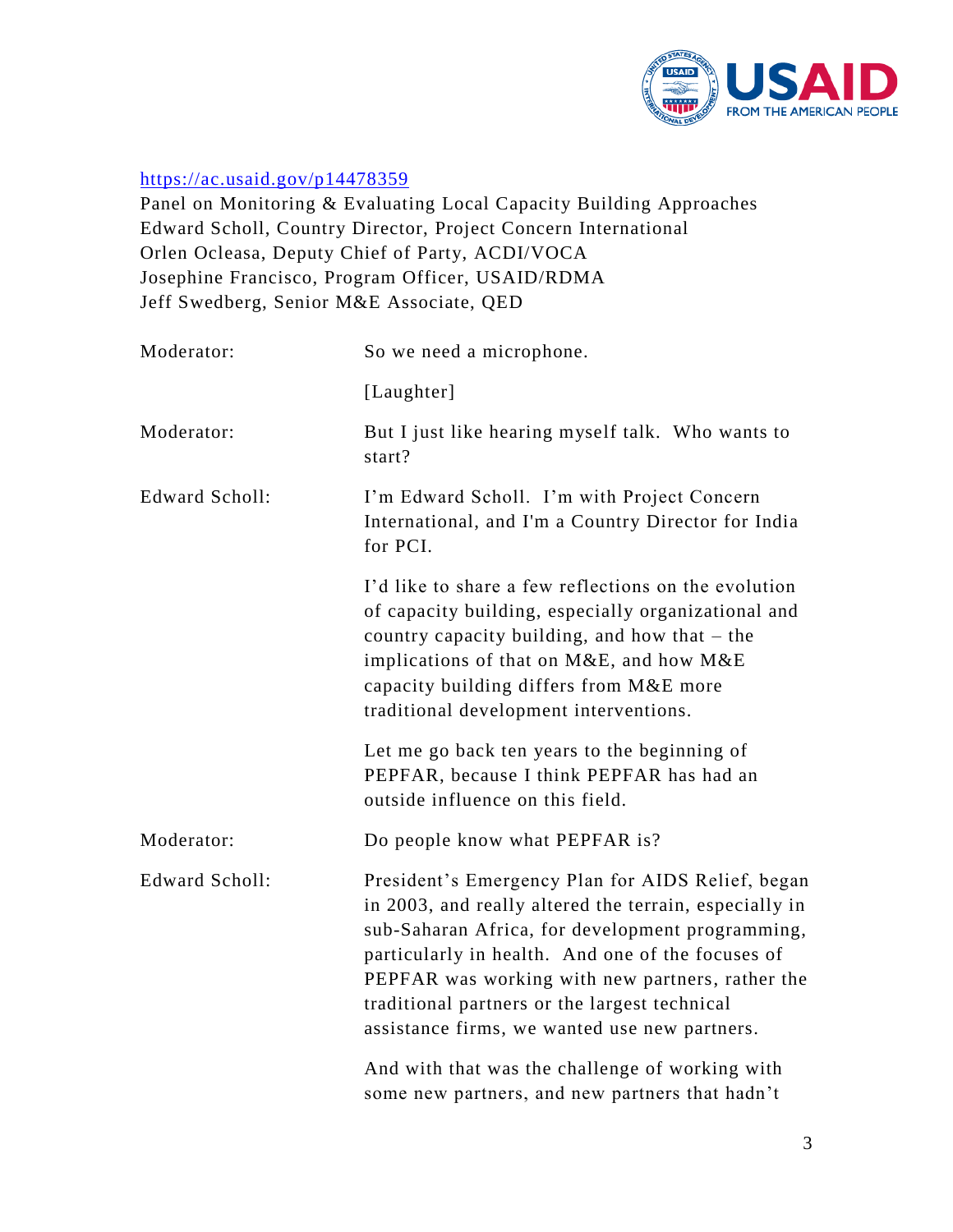

had a lot of experience working with USAID before. And so part of PEPFAR's resources went to organizational capacity development. And for example, the firm I previously worked for, JSI, had a couple of grants, one from CDC, one from USAID, to develop the capacity of new partners.

And then with PEPFAR 2, there was even more of a focus on building sustainability, capacity building, and working in partnership with governments. The emphasis on emergency response ended, and it was more of a partnership and long-term capacity building approach.

So anyway, that led to probably a whole cottage industry springing forth with organizational capacity assessment tools, interventions to improve the capacity of local organizations and governments.

And then USAID Forward, the impetus to this now and also focusing on working with local partners. And the Global Fund for AIDS, TB, and malaria also has emphasized local capacity building a lot, as it has recognized the weakness of some principle recipients and country-coordinated mechanisms and discovered evidence of fraud and inability to spend grant money on the program from not only AID but from the Global Fund there's been a focus on capacity building.

So what are the implications of this for M&E as different from M&E of traditional development approaches? I think there's several, and one would be that we can't assume that capacity development is the same as performance improvement, and seek to measure it in the same way. In fact, performance would theoretically decrease if you're working to build capacity, you're not always going to be able to find increases in service statistics,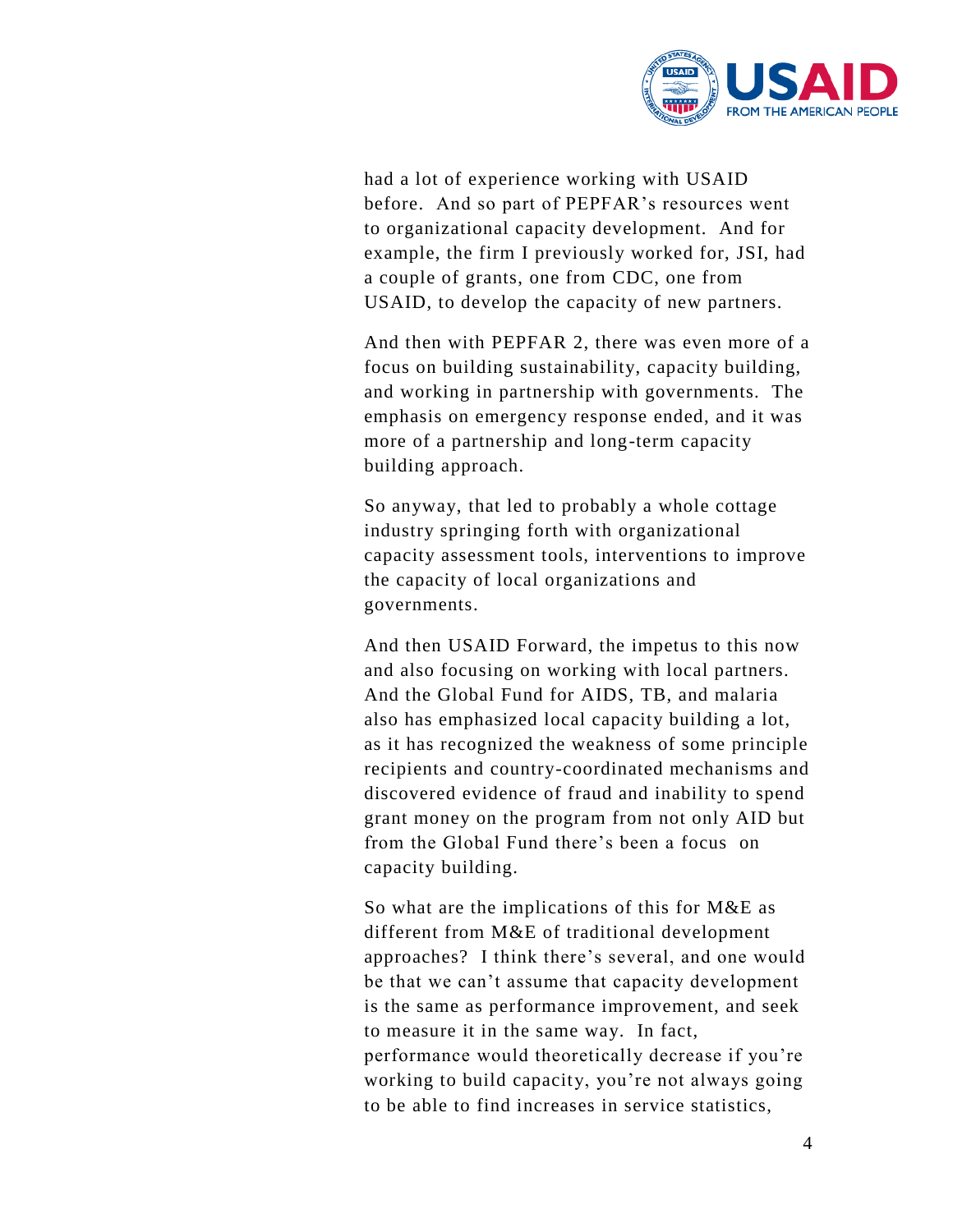

increases in knowledge or behaviors, if you are truly working to build capacity in areas like governance and leadership and financial management and human resource management.

Also, the – improved capacity is multi-dimensional, and rarely there's a linear connection between inputs and outputs. And it's associated with multiple causes and effects, some of them unintended. And so we need to have an M&E system that is, you know, probably less amenable to detailed planning in advance, and more flexible, and pragmatic.

We also need new M&E tools, such as organizational capacity tools, rather than simply relying on one-dimensional measures of \_\_\_\_\_ change or behavior change. We also need to change our time orientation. Capacity building takes time, and so the number – rather than looking for immediately changes in six months to a year, we're going to have to look for the three or four year timeframe.

We also need to include more reflection and learning among participants in the organizational capacity building efforts. Oftentimes, we won't' even know what to look for at the outset, and we must rely on the participants themselves to help us identify, okay, what does this mean for your organization in terms of improved capacity? How – what are going to be our targets and how are we going to measure them?

And then finally, we need to encourage more ownership of the capacity development process. If we're truly doing capacity development, we need to make sure that we are building – that we're involving the participants in the planning of the M&E, and not just subjecting them to M&E, but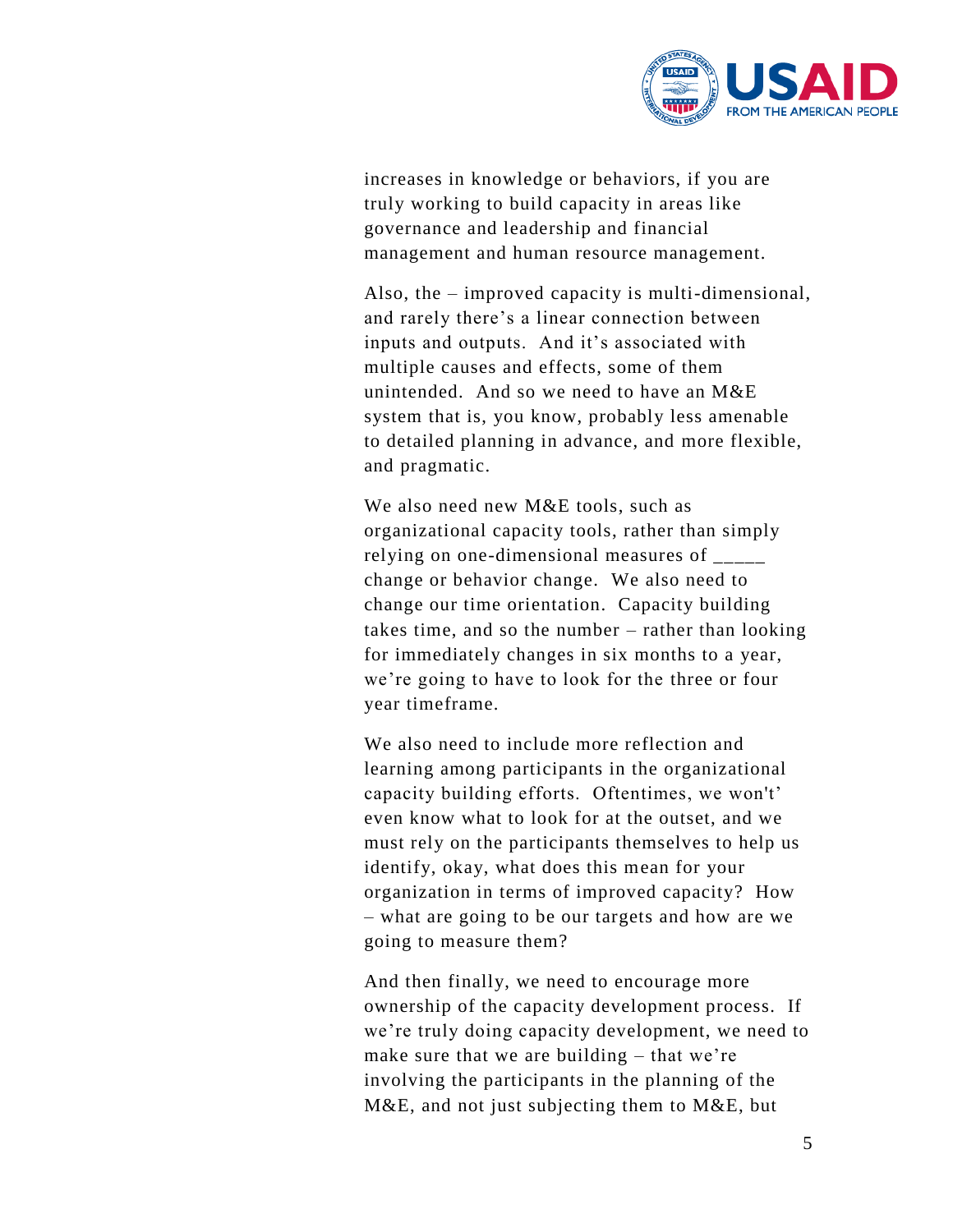

involving them in planning and utilizing the data and disseminating it, so that the capacity development is not only the organization, but it's also the capacity of their M&E capabilities.

Jeff Swedberg: Thanks. My name is Jeff Swedberg. I am a monitoring evaluation associate for a firm called QED, which is based in the United States. We're a monitoring and evaluation, and knowledge management firm. And a lot of the examples that I'm going to use for my little talk here are from a institutional M&E contract that we've been implementing in Iraq for the last three years, and I'll talk about that.

> But in the meantime, in seeing the topic I was supposed to be talking about on M&E capacity building, I took a look at what was on the web, and USAID actually has some pretty good material in their Tip series. They have  $a - I$  believe it was first done in 2000. They updated it in 2011. And they go through a lot of the existing tools that are available for the monitoring and evaluation of capacity building exercises.

And most of them involve workshops. Most of them involve self-assessment, with through the facilitation of a consultant, or maybe through selfassessment by the members of a CSO. Anna and Chuck were talking about one of these earlier today, this morning, I believe the M&E For Me program.

And one of the things that kind of struck me about these, reading through them, is that there are a lot of similarities to these programs, but ultimately, everyone seems to be – you need to kind of look at the process all over again when you start looking at a new program, new capacity building program that you want to evaluate.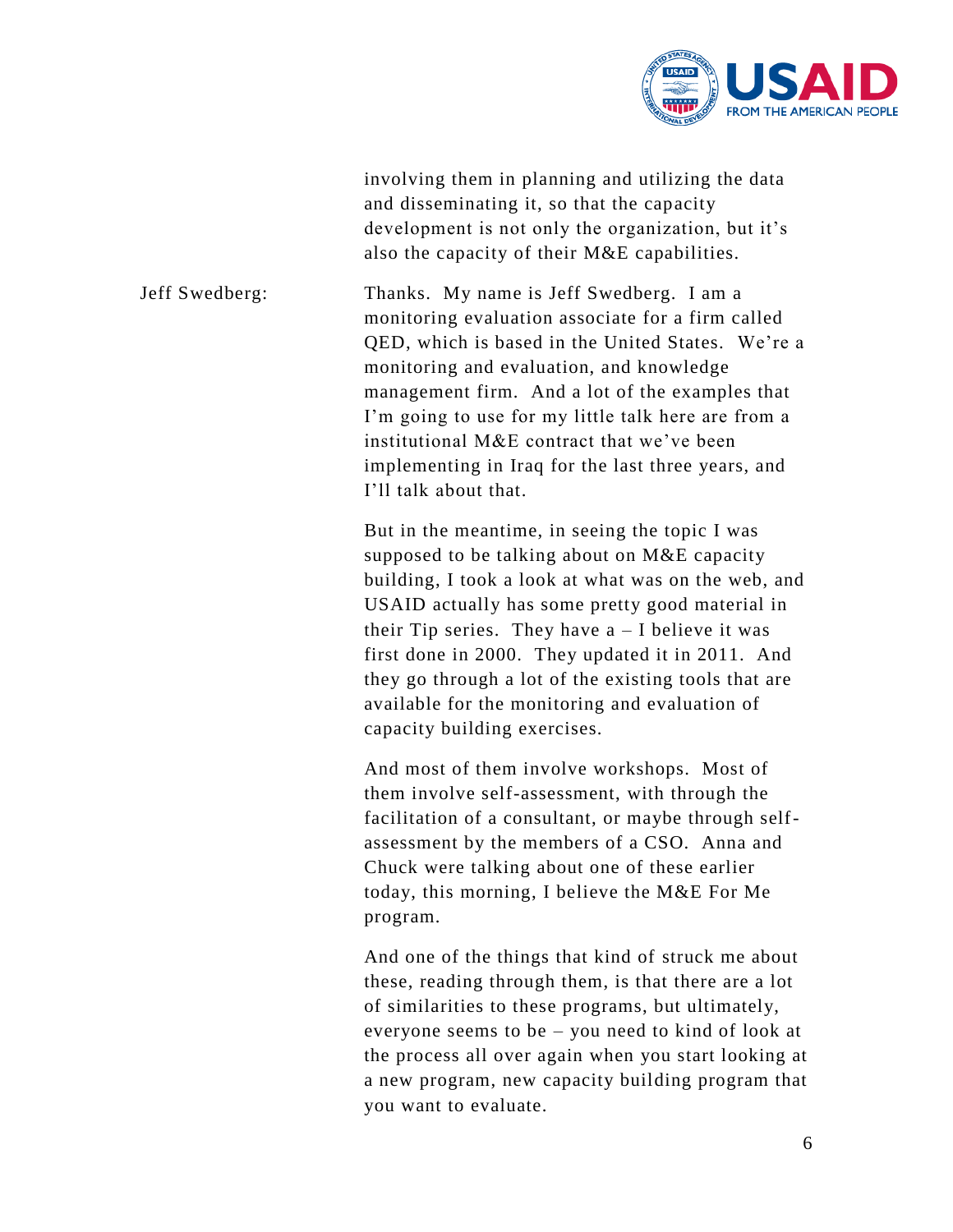

Some of these ones that you can look at, there's the Participatory Results-Oriented Self-Evaluation that EDC developed. There's the Institutional Development Framework, MSI has developed that. The Organizational Capacity Assessment Tool, or the OCAT, that was a PACT development tool. The Dynamic Participatory Institutional Diagnosis, the Organizational Capacity Indicator, those are an alphabet soup of the various tools that are out there.

But ultimately, I was looking at our activities in Iraq, and sort of I was talking to our team back there and saying, have we used any of these? And the answer basically is no, none of them were really appropriate for what we were doing in Iraq. Ultimately, I think most of these tools are useful for CSOs, for civil society organizations.

But capacity building is more than just about that. And it involves a lot of things that are evaluated that wouldn't necessarily be seen first as a capacity building effort, but in USAID Iraq, increasingly, almost everything they do there is capacity building, to some extent. This was a very, very large portfolio that has been shrinking rapidly, and is on a blind path to sort of moving out of assistance fairly soon.

So just an example of some of the things that we're doing there: One of the things that we're looking at is financial development. Capacity building and financial development is not about NGOs. It's about building the capacity of the central bank, of the credit information bureau. And some of the things that you need to look at there, it's not going to be through self-critiquing workshops. You're going to need to talk to high ranking banking officials. And in order to look at that, you're going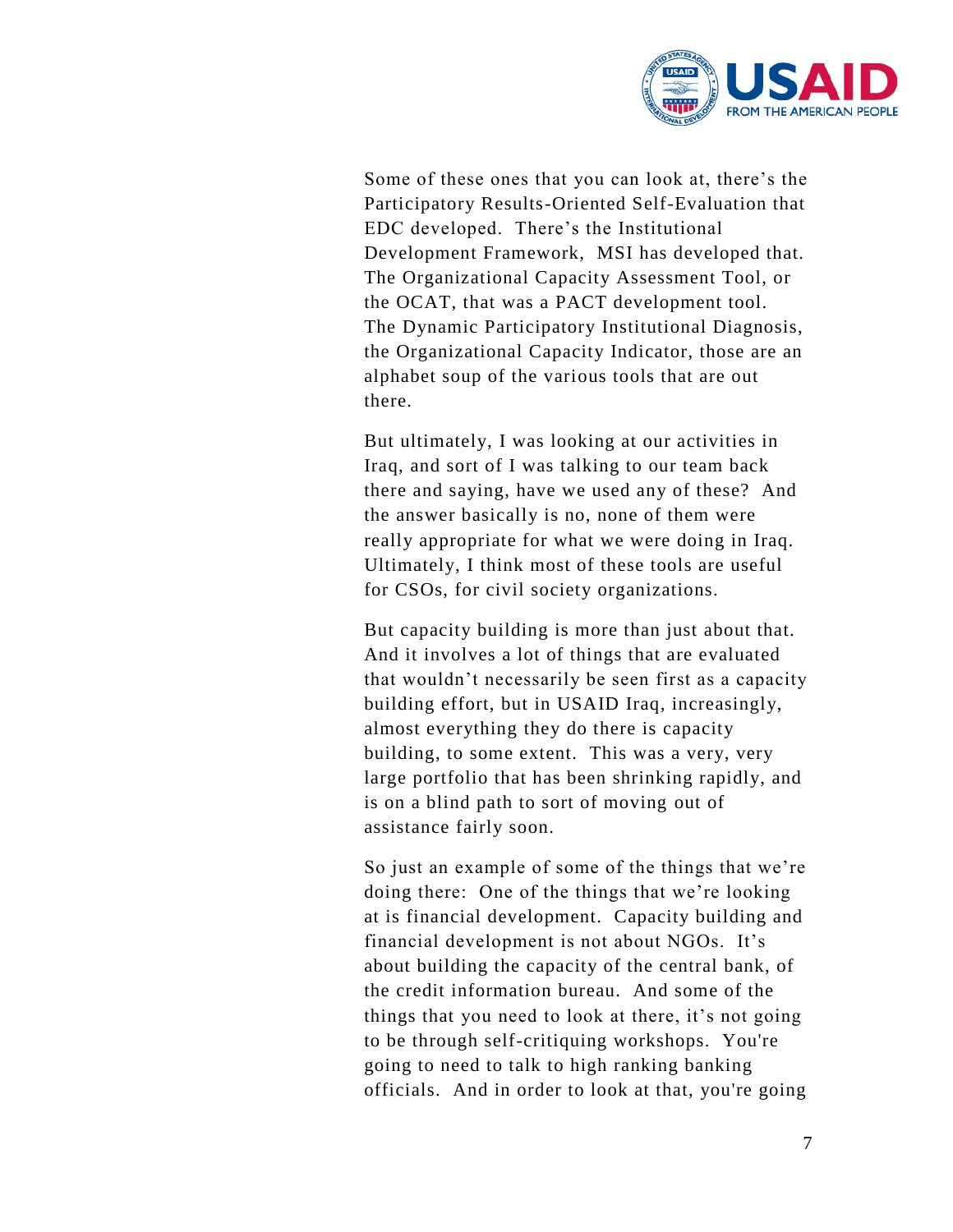

to have to look at the composition of your evaluation team.

It's very important to bring evaluators that are considered peers. For instance, in that particular case, we brought central bankers from Egypt.

Another example, micro-finance institutions. There is capacity building involved in these efforts as well. In our capacity building or evaluating capacity building there, we relied heavily on use of document review. And we – our evaluators sent out requests for a lot of these financial documents that MFIs are required, financial self-sufficiency forms for fully at risks, and so on. And when the evaluators got these forms back, they realized that there was a real big divide in the number of organizations that actually have these documents, could supply them, and then some that just didn't have them at all. So that tells you something about the lack of sustainability of an organization, if they can't provide these very basic documents.

Finally, I know my time's just about up, but we also looked at a more traditional – some civil society based capacity building program, Access to Justice, which were CSOs that were set up to provide people with information about their rights to justice in Iraq.

And in this particular case, we sent around our enumerators to about 22 of 45 different CSOs that were working in this particular area. And one thing that we did here, a bit of a lesson learned, instead of going to the – to the implementing partner for a list of these, our evaluators actually went unannounced, and in the process found that a large number of these 22 groups that they went to, there was nobody there. There was essentially – an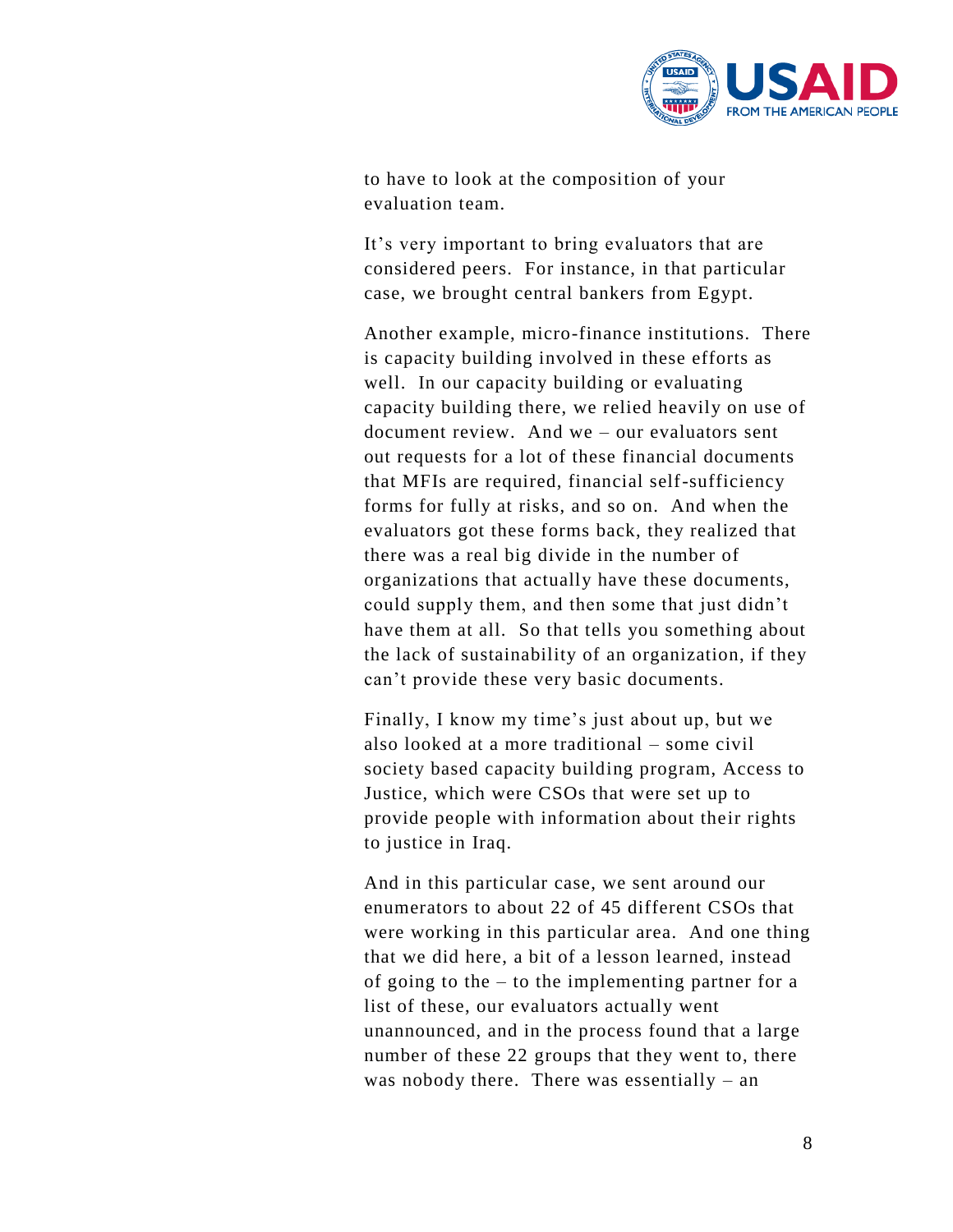

organization had been set up, but their door wasn't even unlocked.

So that's probably another lessons learned about this whole process, is don't rely entirely on your implementing partner for your information. You need to gout and gather some of this information. And sometimes it's just about being announced in order to get it.

A few basic just lessons learned about this. Especially this is true in Iraq. The regional affiliation of your team is very important. If you're going to be collecting data in Anbar Province, you want to have probably Sunni evaluators that are from that area. You want to be able to pair your evaluation team with both a monitoring and evaluation specialist and a subject matter expert, especially for something as technical as banking policy. That's absolutely critical. You have to have somebody that truly knows that subject matter. But you need to have somebody that knows M&E at the same time.

Pairing by gender. Important in Iraq, probably important in many of these countries that you're working in here. There's many countries where it's difficult for a male to get information from a female, and vice versa, and I'll leave it at that.

#### [Laughter]

Orlen Ocleasa: Hello, my name is Orlen. I'm the same Orlen from this morning.

[Laughter]

I'd like to answer the question that you posed on impact evaluation after 12 months or 18 months. For me, I think that's the best time, the evaluating time, especially if your project is a 3-year project,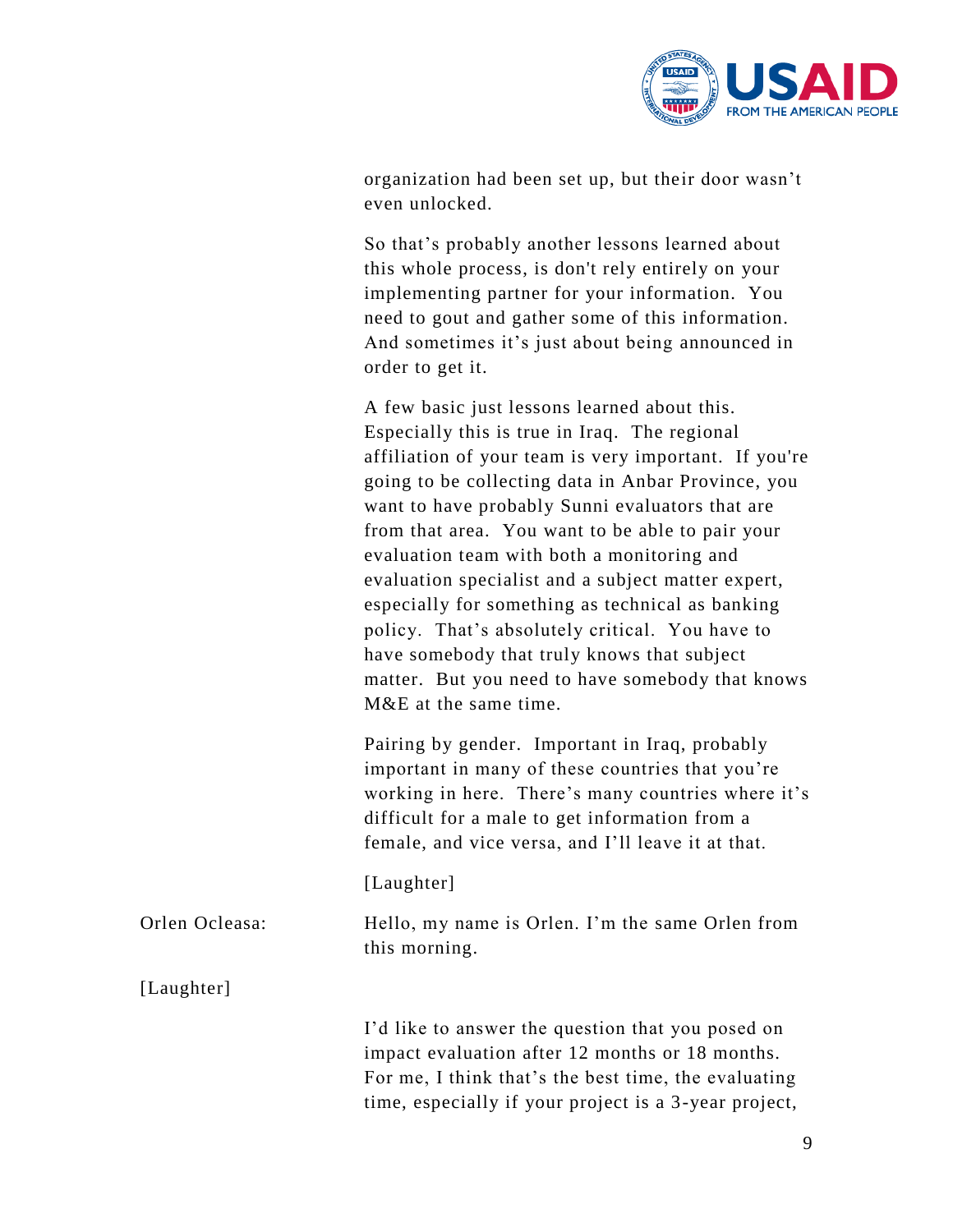

and it's an agricultural project, like ours. Our experience in the Philippines with our project, and we've been promoting fruit trees, and it will take about a year or two for them to bear fruits, and it will take some time for the partners to increase their production and income.

So when a project launches, the seedlings are too small. There is nothing to harvest. So we have a very hard time right now evaluating the productivity of the farmers, because their seedlings are still growing. So it's different in agriculture.

But for a five-year project, maybe in the middle, there's some impact coming out But even then, working with people, community-based organizations or beneficiaries, people are very interested when the development agency or the, should I say the NGO or the partners, are still in the area. They still have the  $\frac{1}{\sqrt{1-\frac{1}{n}}}$ , the fire burning.

But when these NGOs or community-based organizations are withdrawn from the area, then that's the test of the real organization. Many organizations fade out.  $\frac{1}{2}$  =  $\frac{1}{2}$  because they die out after the  $\qquad$ . So that's a test.

So for me, a year after evaluation can be – that's a good -- for impact information, because it will take time for people to change. Even the practice, maybe at the start when we are there, the beneficiaries are not yet convinced. But when you are out sometimes they think, oh, this is a good practice. Maybe I will try. So that's the test for the real impact evaluation.

And going back to capacity building. This morning we talked about M&E for capacity building and the M&E as capacity building. So it's like M&E is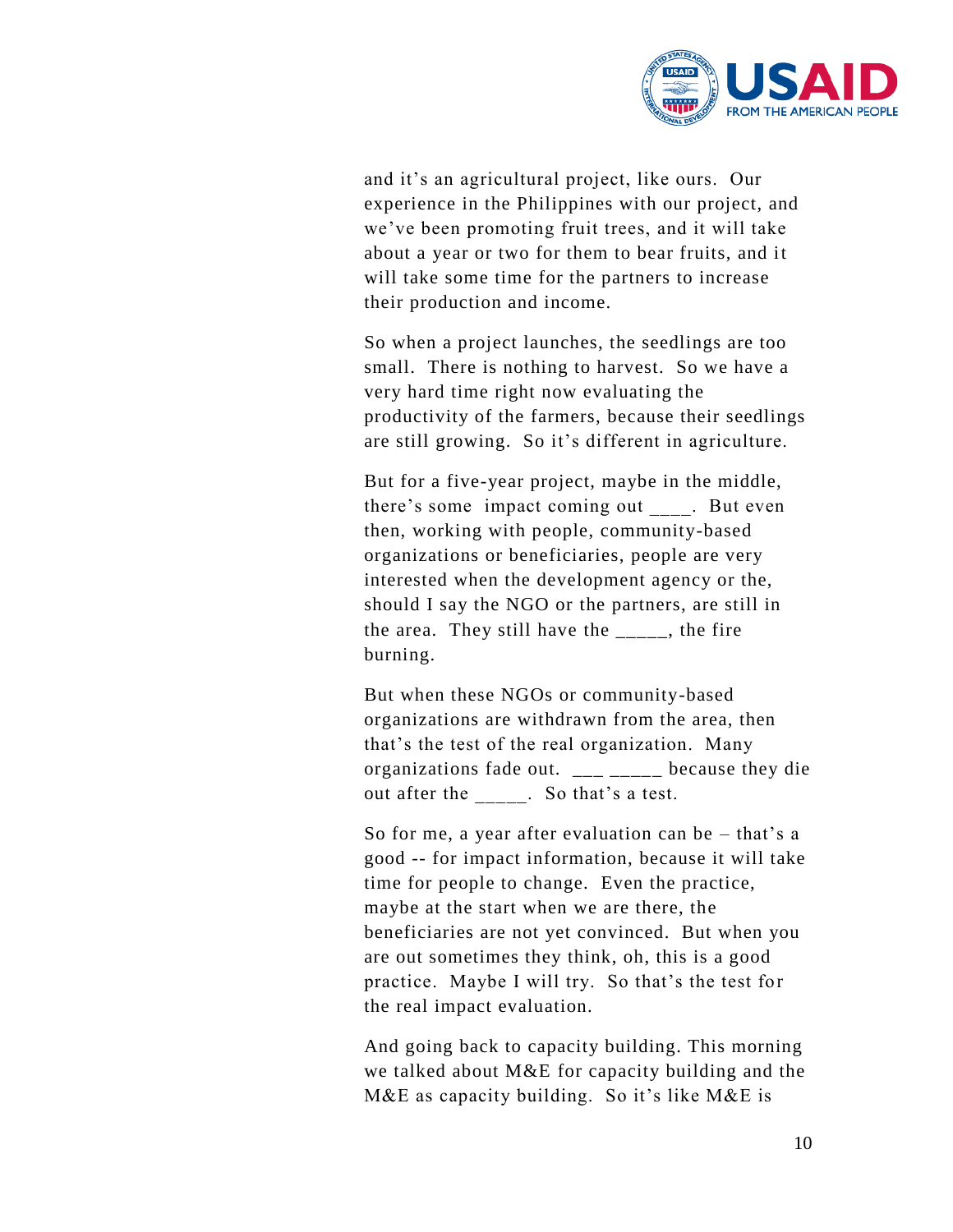

then, monitoring and evaluating capacity building for monitoring and evaluation. With these partners what we have in mind is that we will help us gather data. You will give us the data. But I feel guilty just now, I realize that our intention was selfish because we want there to be our partner to collect data. But we  $-$  yes, we capacitated that because we want them to collect good quality data.

But now I realize that capacity building is not just a one package, an overnight. It's an ongoing process. And as they go through the collection of data, the local community organizations they learn also. They learn, through practice.

And when we left, when we left an area, the organizations now continue to use the facilities that we provided them, continue to practice, and then the skills that they acquired from us, especially on management of data, they are able to use them with another partner, with another agency.

So maybe as a contractor or maybe as an NGO, if you partner with an NGO, we should also set a target that it's not just for them to be our data collectors, but maybe for them to grow also, enhance the capacity for monitoring and evaluation, so that in the future, that's our legacy. We capacitated them to be an effective monitoring organization, I mean an effective organization with an effective M&E system. Thank you.

Josephine Francisco: I'm going to keep my last comments brief, because I've already learned so much from this panel and from all of you. And again, USAID really is just really learning from so many out there, and we 're really grateful for that.

> I want to end with a story which is probably a familiar story to many of us, Alice in Wonderland.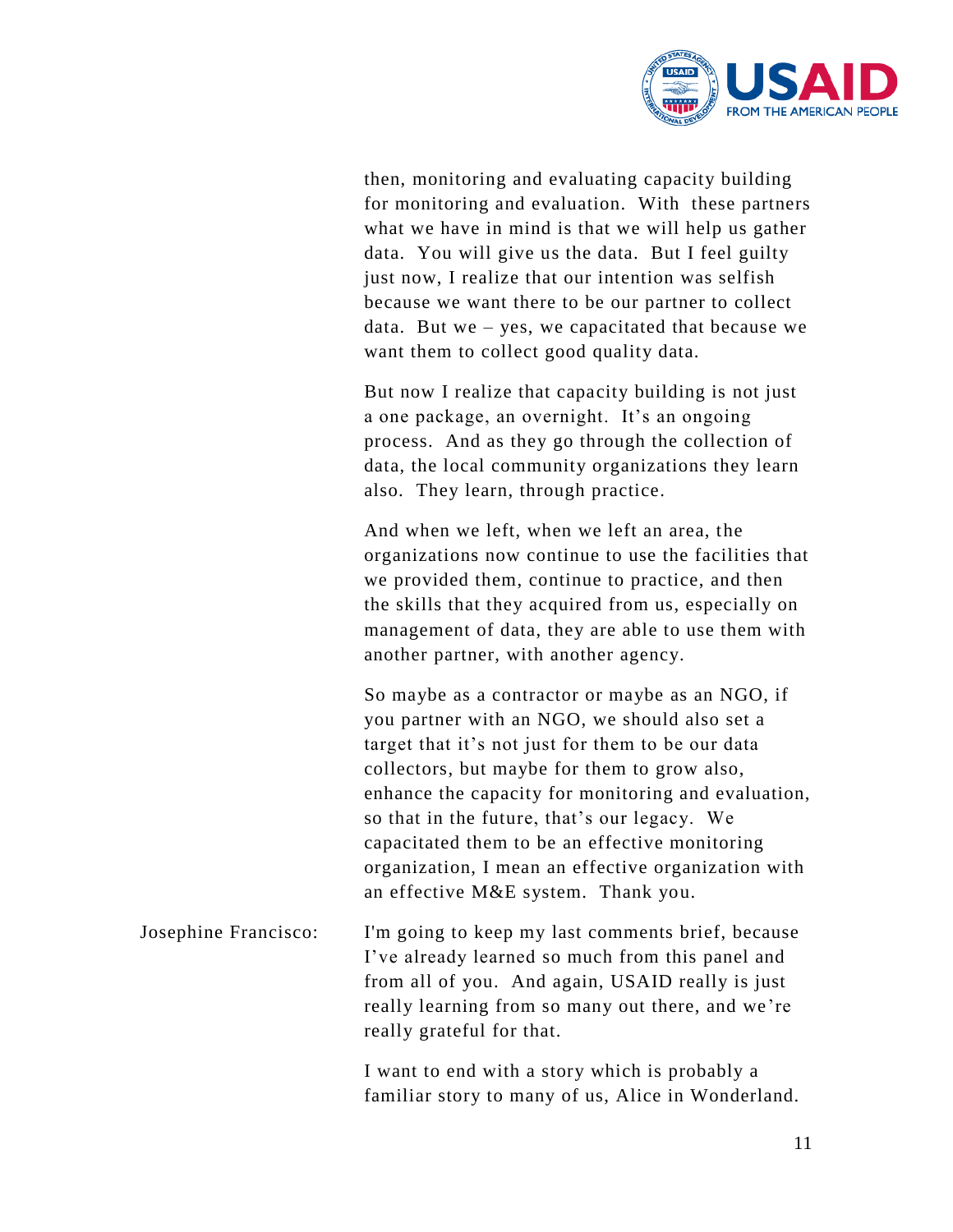

And a piece of the story, you might remember that Alice in Wonderland, she – well, Alice, before she falls asleep, goes to the looking glass, and finds – she wakes up in Wonderland, and doesn't know where she is, and is wandering around, and ends up at a fork in the road.

And at that fork in the road she meets the Cheshire cat, and asks the Cheshire cat, "What road should I take?" And the Cheshire cat says, "Well, where do you want to go?" And she says, "I don't know." And the Cheshire cat says, "Well, that's easy, then, because any road will take you there."

And to me, I think that's really meaningful, as we think about local capacity building efforts and monitoring and evaluation. Unless we really know where we want to go, it's going to feel like any road is going to take us there. And even as we do monitoring and evaluation, it's going to seem like, okay, we're successful enough because we're doing it. But unless we are really linking our results with what we are tracking, it's going to be  $-$  it's going to feel like, you know, any road is going to take us there.

And one thing, we were recently putting together a training here at RDMA, working with local systems, and working on the monitoring and evaluation piece for this. And we really have been making this push for our own staff to really consider, again, what is the purpose of this? What are those final outcomes?

And we mentioned at the very beginning that we're currently working on our regional and our country development cooperation strategies. A number of countries are indeed integrating local capacity building efforts into their results, high level results frameworks, and with that, we are encouraging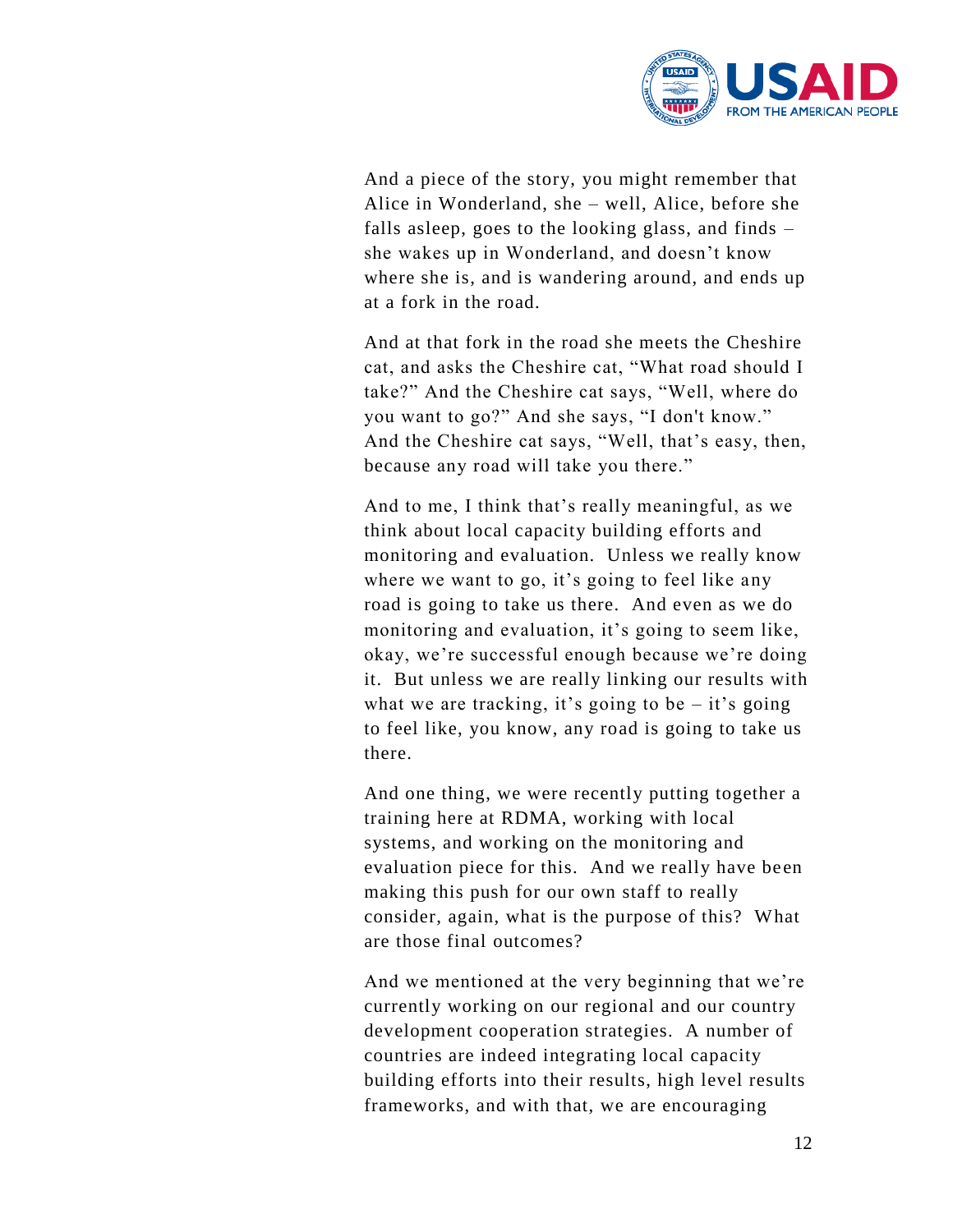

them to, again, consider, okay, if we're going to be doing local capacity development, what do we want this to achieve?

We no longer think it's good enough to say, well, building capacity is being able to win a USAID contract and manage a USAID contract. I mean, you could have two PhDs and still not know the USAID contracting lingo. That's no longer good enough as a purpose. We really need to be looking at how not just to produce more widgets or more outputs, but how to really achieve better development results through working with local systems.

I guess the other side of it is sometimes people – and I come from – in addition to working with government, at some time I did study at the University of the Philippines in the Community Development School, which is known for activists, and the activists are actually very anti-foreign aid, and very focused on the process of community development, and often push that the process of development is good in and of itself.

And that's somewhat arguable from an agency-like mine now –

#### [Laughter]

We want to see results and tangible results very quickly. So somewhere finding a middle ground for this between donors, partners, implementers on the ground, and what are meaningful outcomes that you can work towards together, and results that you can track and evaluate together? It's easier said than done.

I will say that it is so important that we go beyond just the inputs. So we talk about the importance of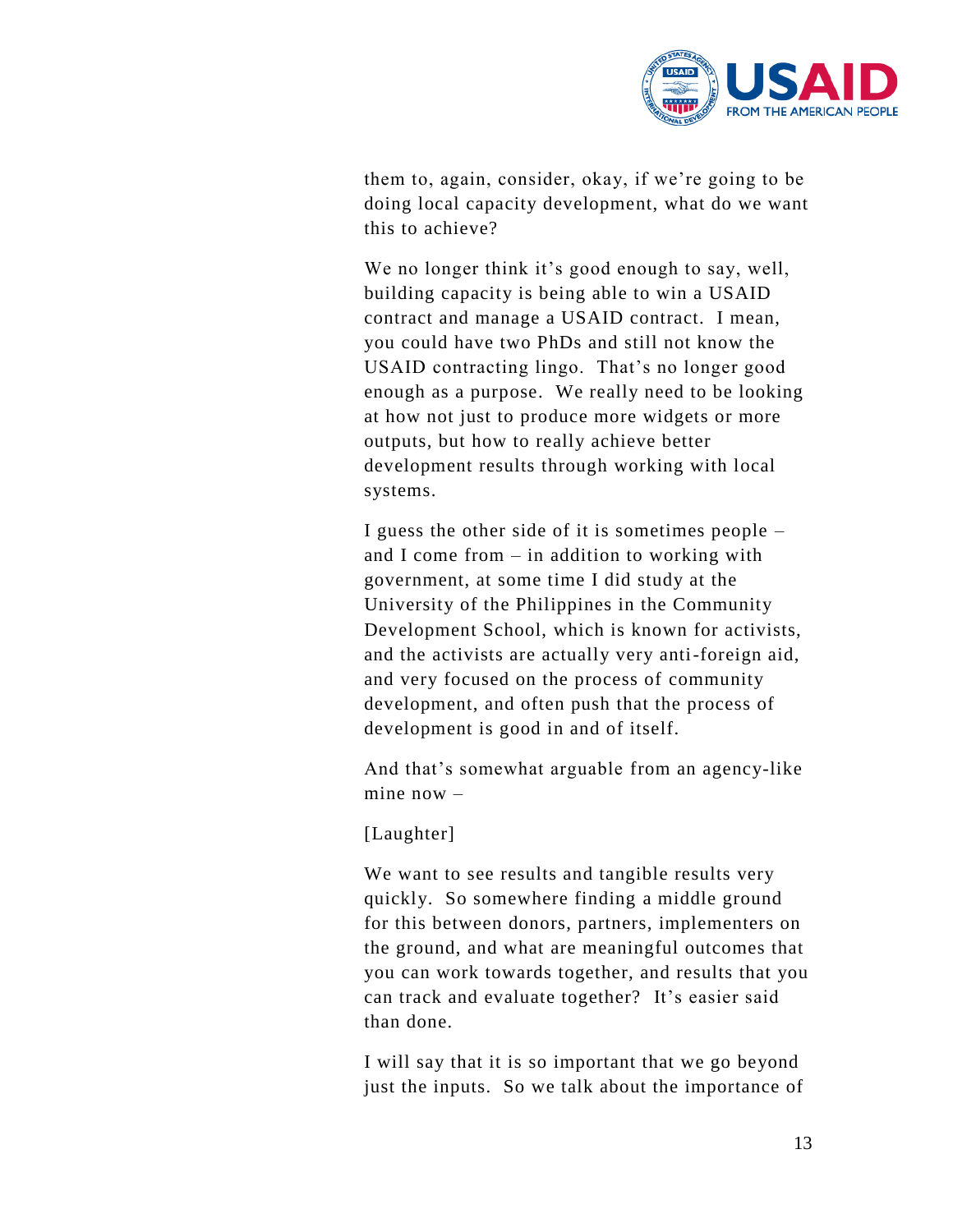

impact and outcome, certainly moving beyond outputs, and I will say, admittedly, USAID, we focus a lot – we have – previously, it was implementation procurement reform, and we had a top line indicator, and I don't know the word for word exact on this, but basically, we were tracking the percent total of the total program funds that are used through local – or going to local systems, which isn't even an output. It's actually an input indicator.

And many of us are starting to say as we look at monitoring and evaluation, you know, just that input level, it's not enough. Again, we need to be thinking at this higher level.

Fully agree with the need that  $-$  the reality that this kind of thing takes time, though, and just tying it back to our conversations yesterday. Again, we are learning from you, and in order to learn from you, we encourage you as evaluators to think about ways to communicate it effectively to donors, to governments, and also to help us think about actionable items.

So even though we recognize that local capacity building efforts can take time, please help us think about what are those actual steps to lead to those longer term outcomes.

Moderator: Last chance for anyone that has some final comments for the group, or a question.

[Laughter]

[Crosstalk]

[Laughter]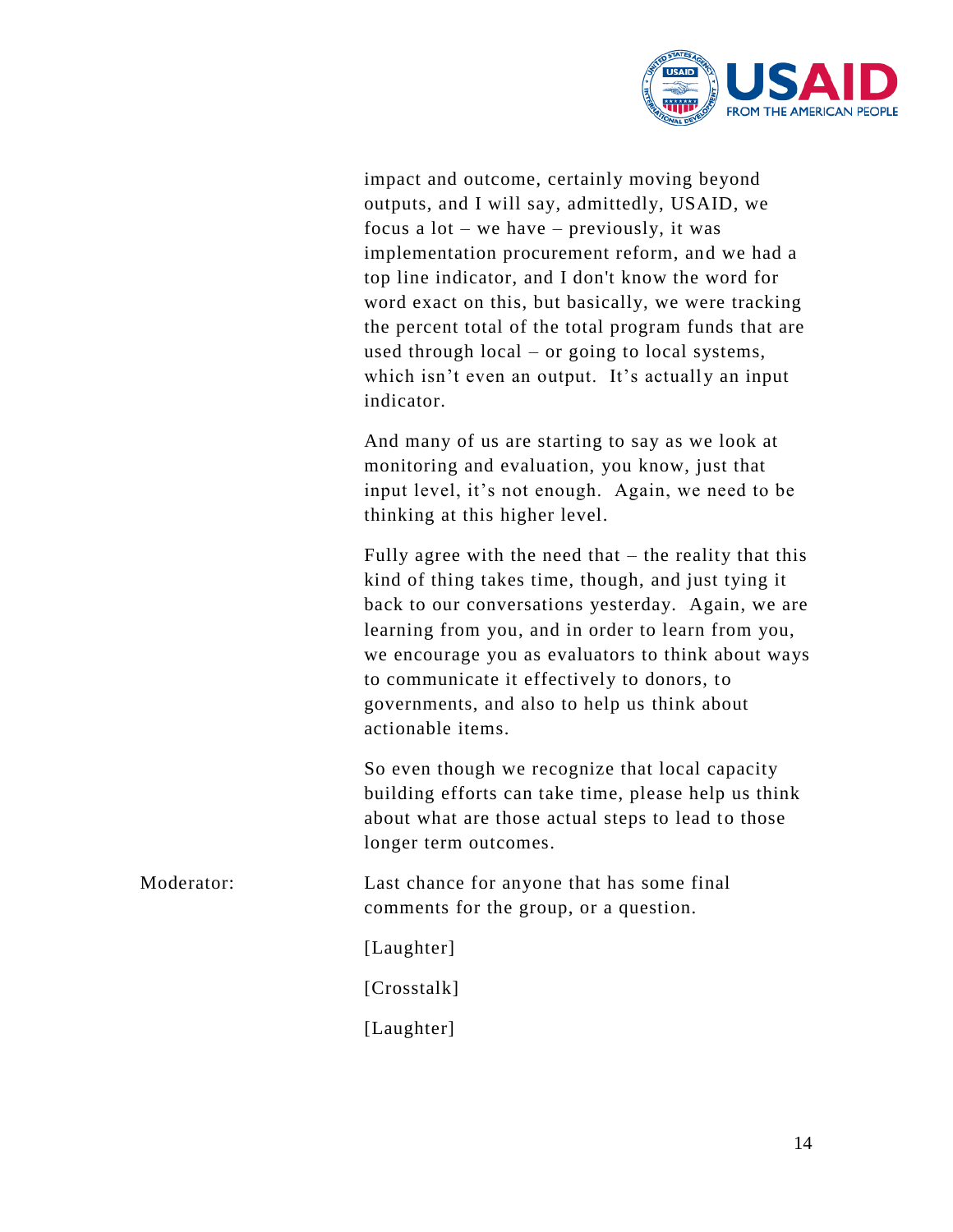

| Orlen Ocleasa:       | I asked myself not to ask questions in this last part<br>of the presentation, but. Hearing about this<br>activism at the University -                                                                                                                                                                                                                                                                                                                                                                                                                         |
|----------------------|---------------------------------------------------------------------------------------------------------------------------------------------------------------------------------------------------------------------------------------------------------------------------------------------------------------------------------------------------------------------------------------------------------------------------------------------------------------------------------------------------------------------------------------------------------------|
|                      | [Crosstalk]                                                                                                                                                                                                                                                                                                                                                                                                                                                                                                                                                   |
| Josephine Francisco: | I wasn't one of the activists.                                                                                                                                                                                                                                                                                                                                                                                                                                                                                                                                |
|                      | [Laughter]                                                                                                                                                                                                                                                                                                                                                                                                                                                                                                                                                    |
| Orlen Ocleasa:       | That's part of our lives, listening to the<br>conventional wisdom always, and we overdo it, so<br>much so that we cannot progress. That's another<br>story, I think. But I like the way you put it, using<br>the story of Alice and Wonderland. I like how you<br>related that with the other discussion. And that's a<br>very nice story that's used in the field of M&E.<br>And it's very valid, to me. Because to practice<br>only theoretical and pedagogical aspects of M&E,<br>because if we don't know what to measure or how<br>do we measure at all? |
| Josephine Francisco: | Yes.                                                                                                                                                                                                                                                                                                                                                                                                                                                                                                                                                          |
| Orlen Ocleasa:       | That's why we apply this theory of change and<br>program theory, and that's the difference, really.<br>The way I look at it, that's the difference between<br>traditional monitoring approaches and the emerging<br>approach that we have right now, because if we<br>don't know what we are looking for, that reflects<br>on our design, actually. Traditional monitoring is<br>something like fishing net, drawing from the river,<br>and anything you get $-$ any fish at all, would be the<br>impact, or something like that.                             |
|                      | But, I mean, theory of, theory of change, I mean,<br>the social phenomenon, and we are actually<br>representing the thing that we want to achieve, and<br>we agree on this, that this is the thing that we want<br>to measure, such that, you know, what do I prove,<br>in that sense?                                                                                                                                                                                                                                                                        |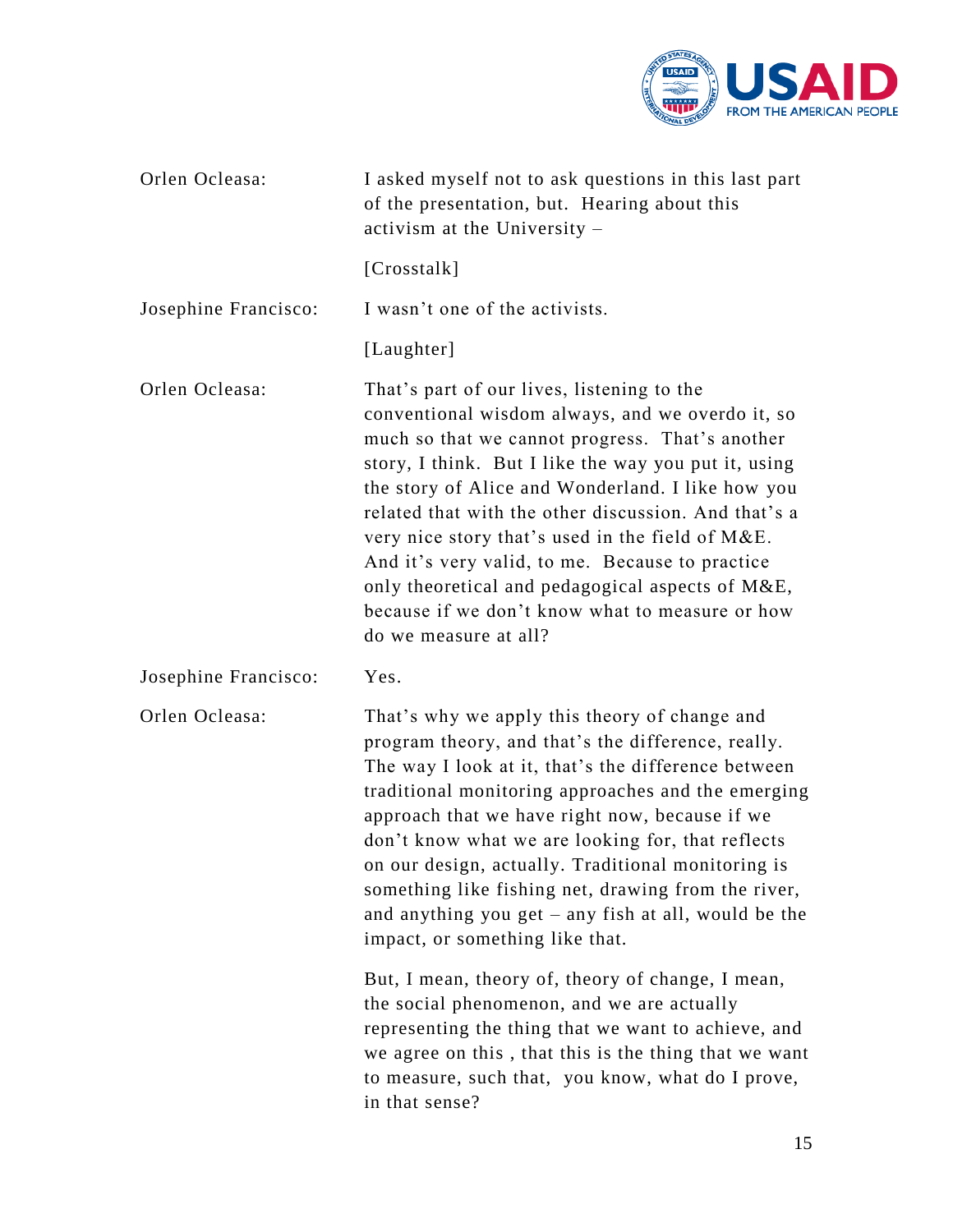

|                    | Now on the other hand, I would like to raise a<br>thought on the impact issue, and I would like to<br>drive home the point, again, there are competing,<br>different schools of thought. People in the World<br>Bank, I would say, for instance, Judy Baker, if you<br>have come across Judy Baker's book, there is a<br>tacit understanding in the field of M&E that you<br>have a period of three years or more, especially<br>when we use the business-based principle. |
|--------------------|----------------------------------------------------------------------------------------------------------------------------------------------------------------------------------------------------------------------------------------------------------------------------------------------------------------------------------------------------------------------------------------------------------------------------------------------------------------------------|
|                    | One year or six months or twelve month is thought<br>of to be a , and I'm not saying that that is a<br>false statement, I'm just just emphasizing that there<br>are really – there are really a variety of thinking<br>right now in the field of M&E.                                                                                                                                                                                                                      |
| Moderator:         | Any reaction?                                                                                                                                                                                                                                                                                                                                                                                                                                                              |
| Audience Member 1: | I would like to express my overall to the presenters<br>and all the organizers, including $\frac{1}{2}$ . Since<br>yesterday and today I have learned a lot from M&E<br>applied to many, many fields.                                                                                                                                                                                                                                                                      |
|                    | [Laughter]                                                                                                                                                                                                                                                                                                                                                                                                                                                                 |
|                    | [Background voices]                                                                                                                                                                                                                                                                                                                                                                                                                                                        |
| Audience Member 1: | Apply to many fields, including in inclusive<br>growth, inequality, capacity building, and other<br>aspects. So I would like to thank $\frac{1}{\sqrt{1-\frac{1}{1-\frac{1}{1-\cdots}}}}$<br>because we need the knowledge [Inaudible]<br>Comments].                                                                                                                                                                                                                       |
|                    | My comments for gender is $\frac{ }{ }$ now, I'm not so<br>sure whether it is good or bad, because between<br>men and women naturally, and that means already<br>we have a [Inaudible Comments]. And then for the<br>capacity for the capacity building, because of<br>[Inaudible Comments] also now the capacity<br>building has become a global concern.                                                                                                                 |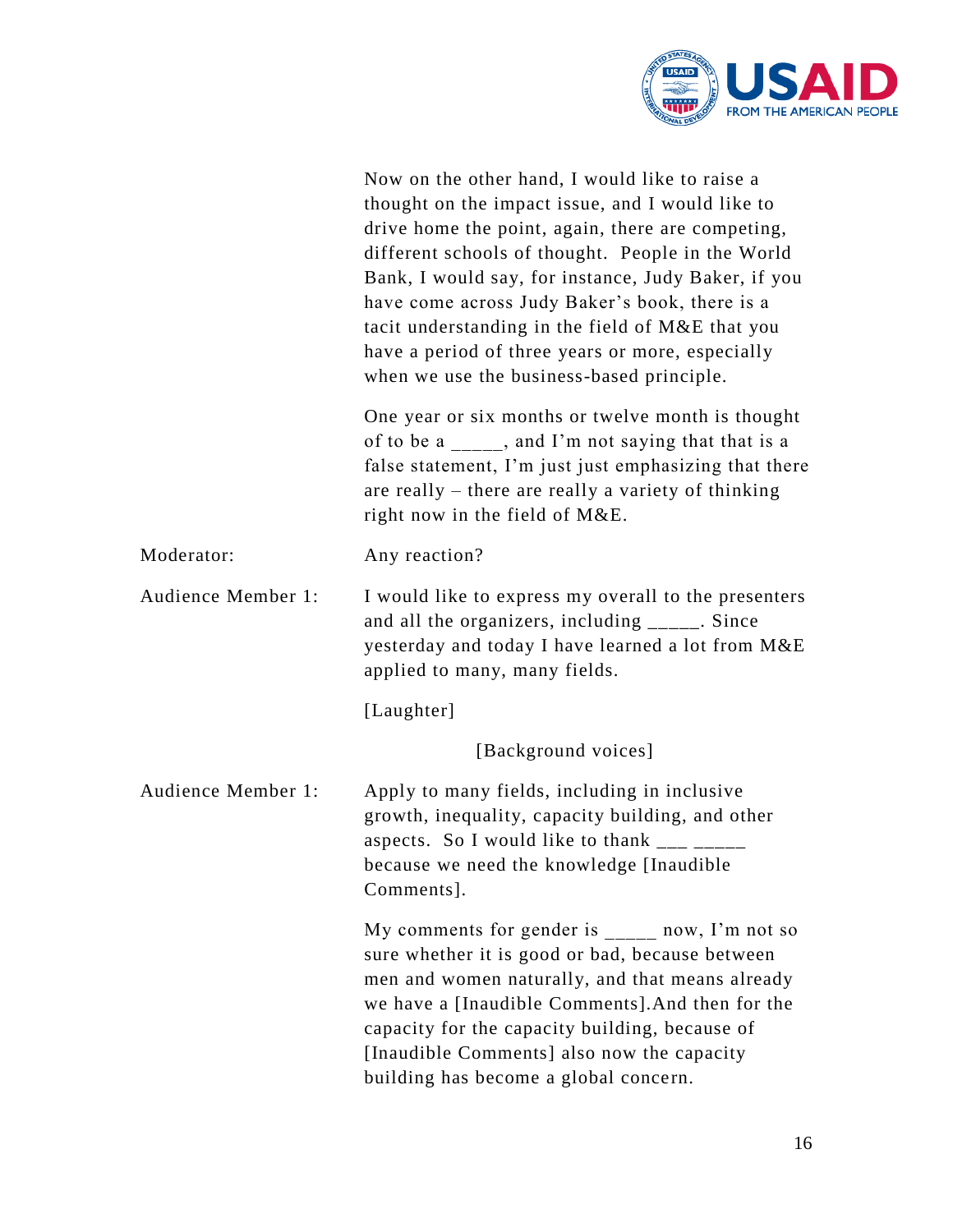

So I would like to share the idea of we need international collaboration for capacity building, we cannot perform capacity building in each country or each local place without it. Second is we need professional skills in order to share some experience with to the capacity building. And this morning from one of the panelists who stressed that training cannot be the only capacity development \_\_\_\_\_. Even trainings is not capacity building, but in the process it's part of it, we cannot forget it.

And I think that capacity building should be [Inaudible Comments] and in developmental psychology that one would be that we belong to that \_\_\_\_\_ \_\_\_\_. And number two is it is needed for international collaboration in order to have experience and professional knowledge transfer. And the last for M&E. We need to measure the capacity and make monitoring also in order to improve [Inaudible comment].

Moderator: Thank you.

[Background voices]

Audience Member 2: [Inaudible]

But I think the benefit of doing that kind of evaluation after  $\frac{1}{2}$ after the  $\frac{1}{\sqrt{2}}$  of the project is that  $\frac{1}{\sqrt{2}}$  =  $\frac{1}{\sqrt{2}}$ , and every time you do evaluation, we have this question in the information stage on sustainability. And I would say that \_\_\_ \_\_\_\_ because we cannot see or answer that, and we just only say that that project has potential for sustainability, but we cannot prove that, because the time is not arrived yet to say that.

> But then I think I've been pretty lucky to be able to get the opportunity to manage a program that received funding for monitoring and evaluation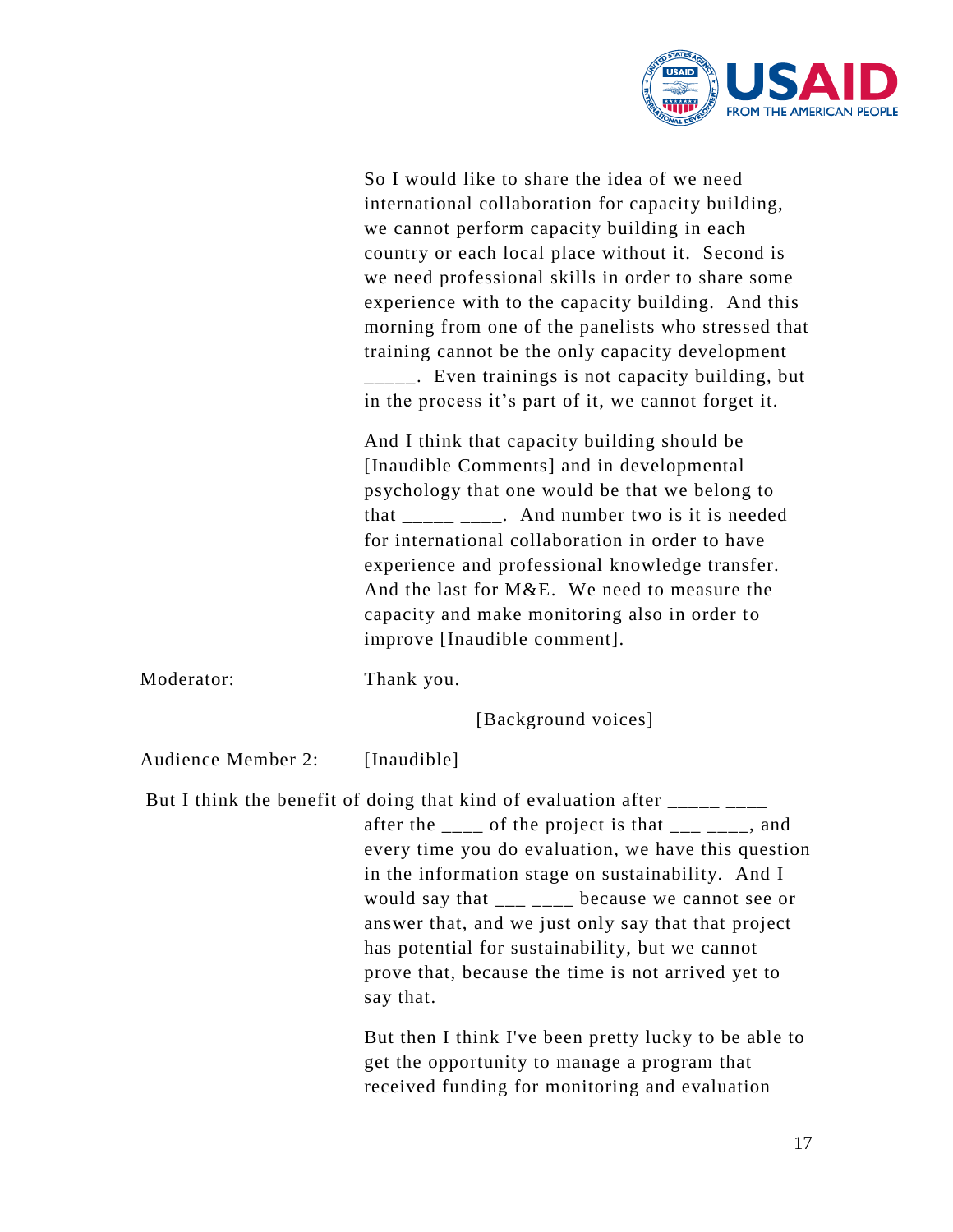

| from different donors, and then I have the chance                                |  |  |
|----------------------------------------------------------------------------------|--|--|
| also different approaches of the different donors,                               |  |  |
| which was one of the things that I really like. It is                            |  |  |
| always $\frac{1}{2}$ $\frac{1}{2}$ $\frac{1}{2}$ the program managers that after |  |  |
| the project end, for some years, maybe three, four                               |  |  |
| years, ____ an external evaluator to the team, and                               |  |  |
| look at the sustainability of their funding, which                               |  |  |
| goes like two years back. And that could be                                      |  |  |
| applied to any kind of activities or projects that we                            |  |  |
| committed to deliver in development capacity                                     |  |  |
| building, water, sanitation, health, education,                                  |  |  |
| anything.                                                                        |  |  |

 $So - and I think that's a very useful tool$  how the  $\frac{1}{2}$   $\frac{1}{2}$  =  $\frac{1}{2}$  look at organizing that resource to do it in the appropriate manner, and [Inaudible Comments].

Moderator: Thank you.

Audience Member 3: I just would like to add on to this morning's presentation, the M&E for Me presentation by Anna and Chatwut. In relation to the topic of evaluating the results of the program after a year or more than a year. Anna didn't say that this, as a program officer at that time, at the end of the project, we didn't have money to do a full scale evaluation, but we wanted to know – that project was focused on organizational capacity development, and we provided many things for financial system development to \_\_\_\_\_ testing to HIV care and support, so all kinds of organizational capacity \_\_\_\_ be provided.

> And so we asked the community-based organizations, what is the most valuable thing that you got from the project? What we did was we used a most significant change methodology, which I'm sure many of you in this room are familiar with. We went to each organization and asked all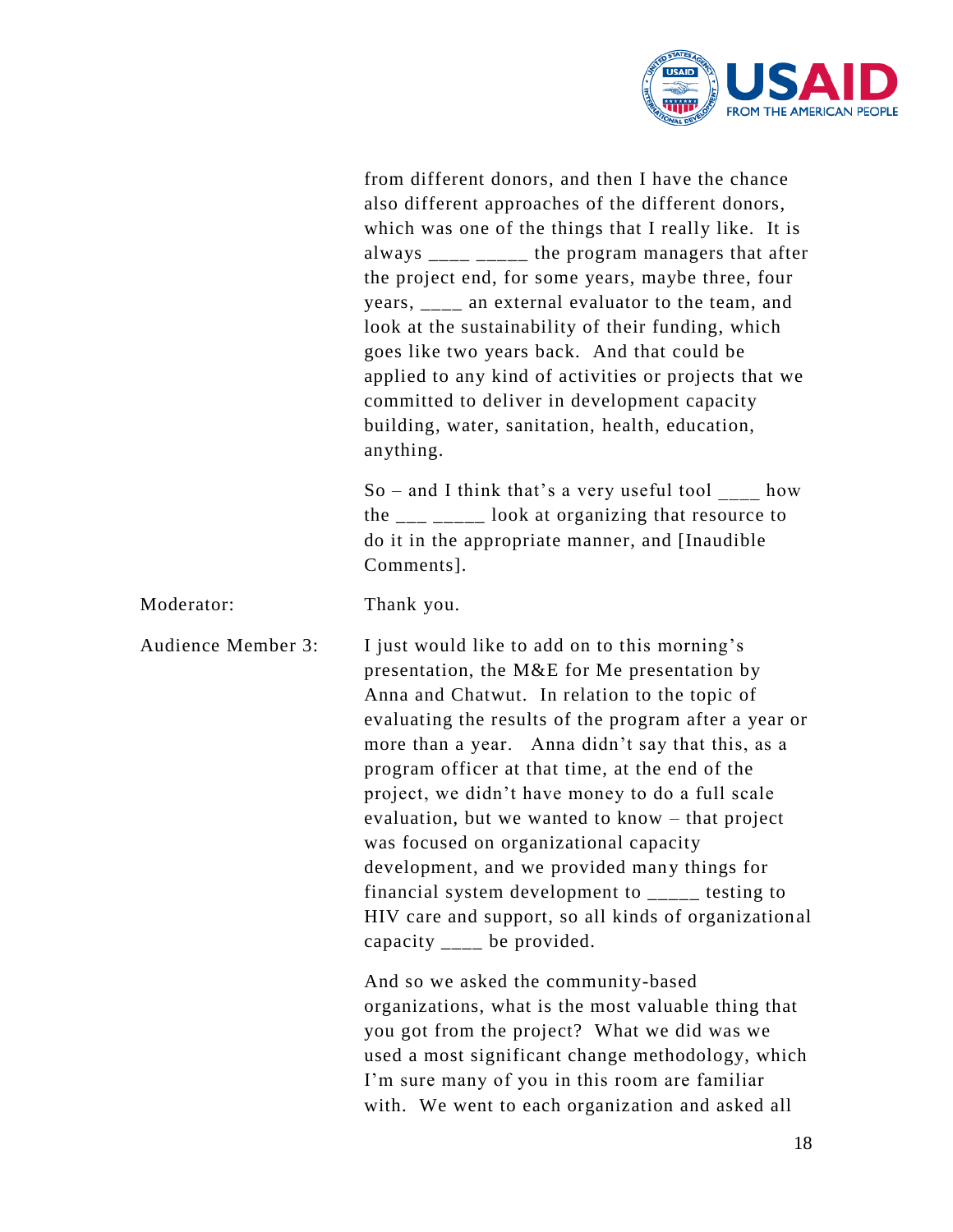

|                    | the full time staff to identify the most significant<br>change story. And staff shared their story together<br>and voted the most significant change story for<br>their organization. It came out that most of the<br>organizations, nine out of ten CBOs and NGOs, the<br>most significant thing that they got from the project<br>was the M&E capacity building.                                                       |
|--------------------|--------------------------------------------------------------------------------------------------------------------------------------------------------------------------------------------------------------------------------------------------------------------------------------------------------------------------------------------------------------------------------------------------------------------------|
|                    | $So$ – and then we probe further. You know, why?<br>Why is it important, in that $-$ and it's different by<br>organization. Some organizations said that ____<br>NGOs $\frac{1}{2}$ which has a separate M&E unit, and<br>the program unit said that it just helped us<br>collaborate with each other better, because now<br>you understand what they're doing better,<br>for example. I just wanted to share the story. |
| Moderator:         | Great story.                                                                                                                                                                                                                                                                                                                                                                                                             |
|                    | [Laughter]                                                                                                                                                                                                                                                                                                                                                                                                               |
| Moderator:         | Any other comments?                                                                                                                                                                                                                                                                                                                                                                                                      |
|                    | [Background voices]                                                                                                                                                                                                                                                                                                                                                                                                      |
|                    | [Laughter]                                                                                                                                                                                                                                                                                                                                                                                                               |
| Audience Member 4: | Just I wanted to know that, you know, nowadays,<br>the trainings _____ we are talking about the local<br>capacity building ____ and I just wanted to<br>[Inaudible Comments].                                                                                                                                                                                                                                            |
|                    | Then what is, you know, the strategy of USAID<br>doing these kinds of things? [Inaudible Comments]<br>And I'm just curious to know that, you know, this<br>is there going to be another summit, and because it<br>is very useful to learn from each other, so we can<br>use this kind of knowledge and these skills in our<br>daily day to day activities.                                                               |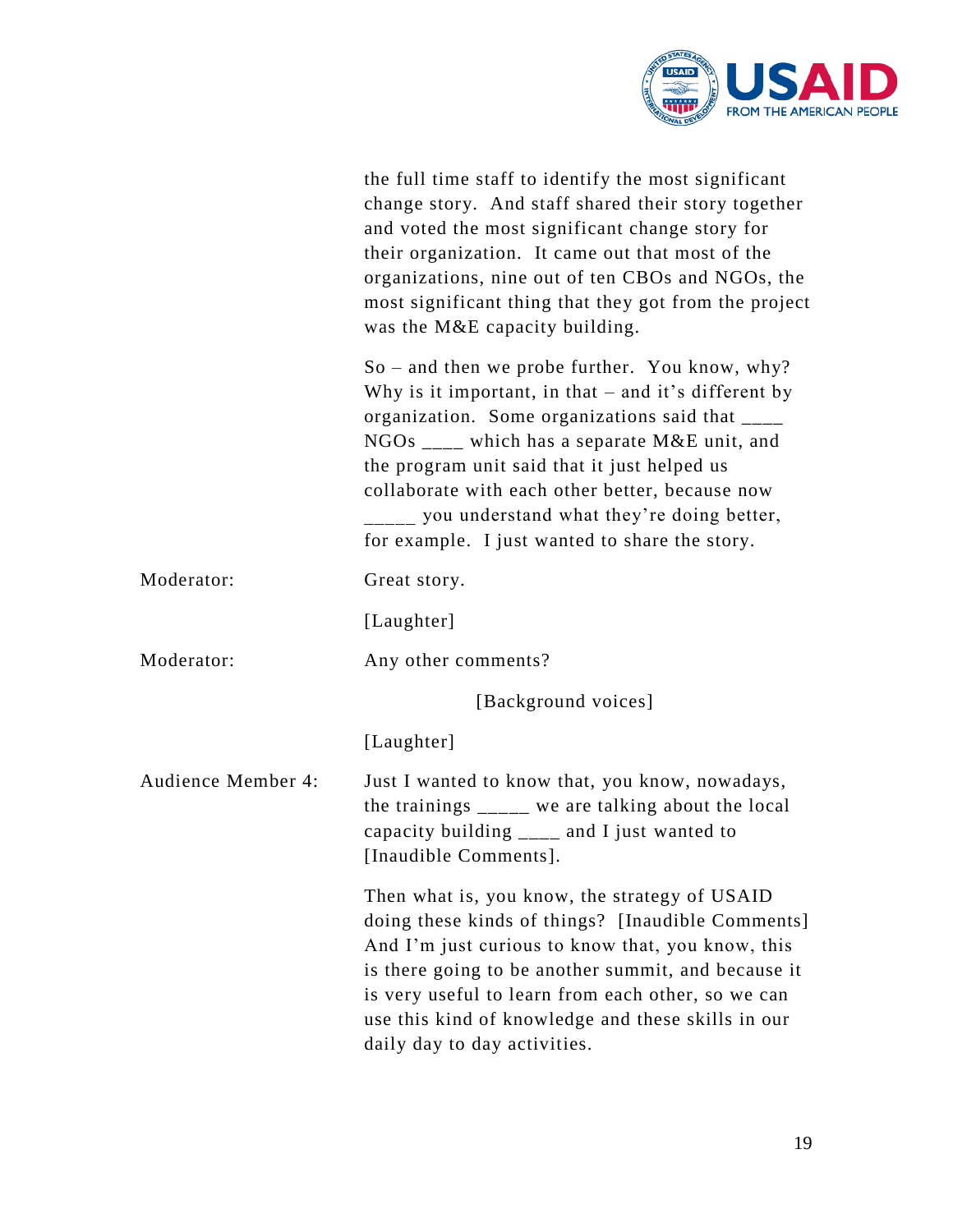

| But I was also expecting a little bit more, like, you |
|-------------------------------------------------------|
| know, are there any declarations or something is      |
| going on [Inaudible Comments].                        |

Moderator: Jim or Maura? She's sliding underneath the table.

Audience Member 5: Thank you. I think that your question was looking for USAID strategy on how we are building local capacity. We talked a little bit earlier about USAID Forward and our reforms to work more directly with local organizations  $\frac{1}{\sqrt{2}}$  =  $\frac{1}{\sqrt{2}}$  capacity building, local government, national government,  $\frac{1}{\sqrt{2}}$  \_\_\_\_\_, civil society.

> But the actual details about – each mission has its own plan and strategy that it's implementing for how it will address that, because it obviously depends on the context of where USAID is working and what kind of local partners it's engaging with in terms of what that strategy will look like, and what tools and approaches and models that we'll use to get there. A very broad answer to a broad question.

#### [Crosstalk]

Moderator: I think that we also could say that it's \_\_\_\_. So one of the things that we're also looking at is the fact that fact that contained a And so we're looking at service providers, looking at \_\_\_\_. So how do we maybe look at this issue of building a community of evaluators in the countries themselves? I mean, we're really right at the beginning stages of trying to identify what's the best way to build the local capacity generally\_\_\_\_ not only delivering \_\_\_\_ implementing organizations, NGOs, CBOs, but also as \_\_\_\_ was saying, partner organizations that NGOs could be working with to help them build that capacity. And  $\frac{1}{\sqrt{1-\frac{1}{n}}}$  provides  $\frac{1}{\sqrt{1-\frac{1}{n}}}$ .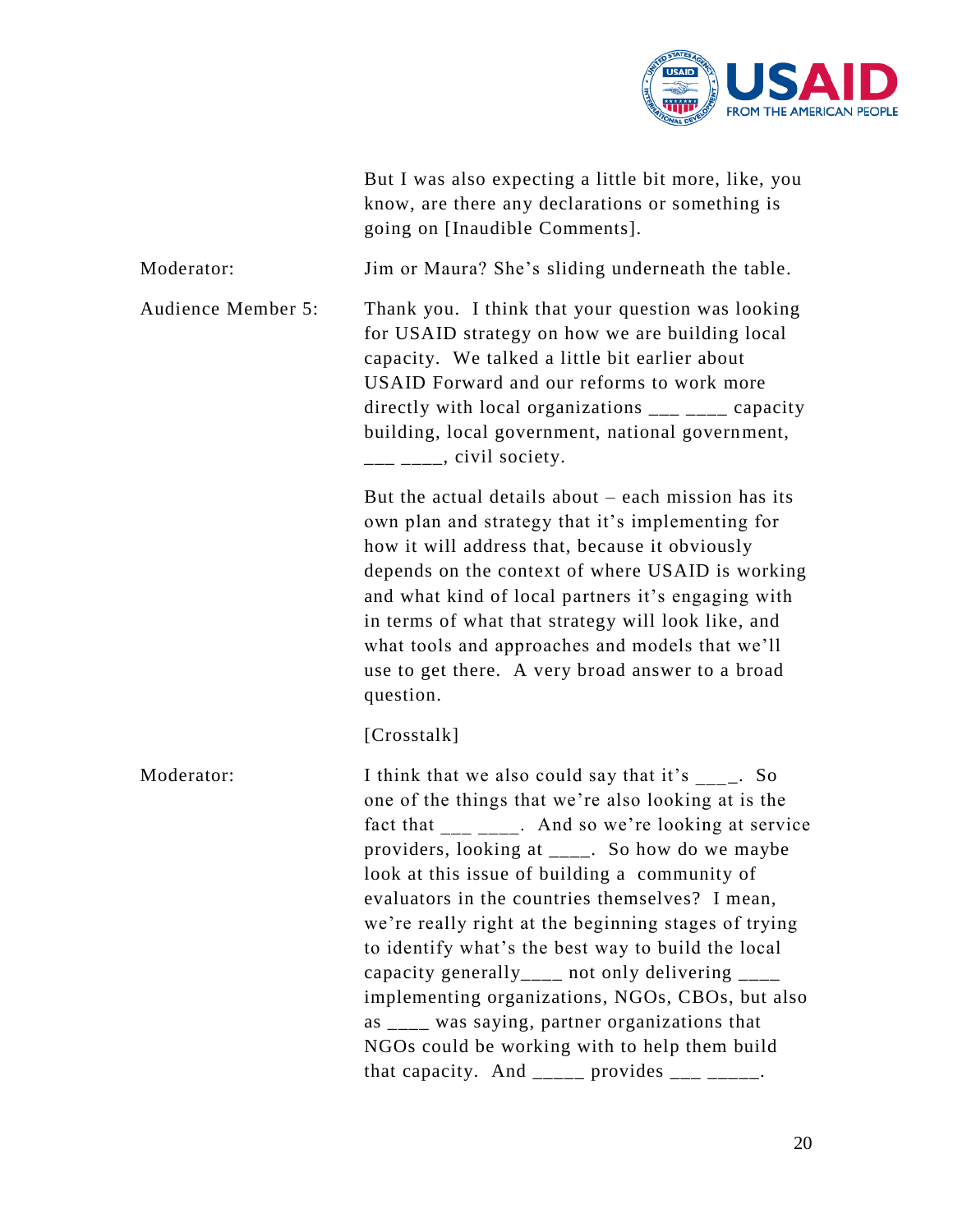

|                    | That's another $\frac{1}{\sqrt{1-\frac{1}{n}}}$ . So that is a great question<br>from .                                                                                                                                                                                                                                                                                                                                                                                  |
|--------------------|--------------------------------------------------------------------------------------------------------------------------------------------------------------------------------------------------------------------------------------------------------------------------------------------------------------------------------------------------------------------------------------------------------------------------------------------------------------------------|
| Audience Member 6: | I was just going to add, to try to answer your<br>question as well, $\frac{1}{2}$ –                                                                                                                                                                                                                                                                                                                                                                                      |
|                    | [Crosstalk]                                                                                                                                                                                                                                                                                                                                                                                                                                                              |
|                    | [Laughter]                                                                                                                                                                                                                                                                                                                                                                                                                                                               |
| Moderator:         | I've got a microphone on its way.                                                                                                                                                                                                                                                                                                                                                                                                                                        |
|                    | [Crosstalk]                                                                                                                                                                                                                                                                                                                                                                                                                                                              |
|                    | [Laughter]                                                                                                                                                                                                                                                                                                                                                                                                                                                               |
| Audience Member 7: | I also wanted to add one I think positive<br>development, which is Vietnam, but could be in<br>your country, is the focus on $\frac{1}{\sqrt{2}}$ partnership<br>document.                                                                                                                                                                                                                                                                                               |
| Moderator:         | Yeah.                                                                                                                                                                                                                                                                                                                                                                                                                                                                    |
| Audience Member 7: | Vietnam did $\frac{1}{2}$ taking it on board $\frac{1}{2}$ = $\frac{1}{2}$ and<br>on local capacity development. They had to come<br>up with a new plan, which has all sorts of<br>indicators, which is [Inaudible Comments] But<br>also, with the different communities, trying to be a<br>bit more organized, which is one of our challenges,<br>is to be organized $\frac{1}{\sqrt{1-\frac{1}{n}}}$ that sort of cooperation<br>around it to provide that assistance. |
|                    | And so it's been useful, and it might be $- I$ don't<br>know if it's $-$                                                                                                                                                                                                                                                                                                                                                                                                 |
| Moderator:         | I think that's going to be the last comment, because<br>we're used to having people wanting to get out of<br>here so they can go shopping before they leave<br>Bangkok. We don't want to get in the way of<br>shopping now, do we?                                                                                                                                                                                                                                       |
|                    | [Laughter]                                                                                                                                                                                                                                                                                                                                                                                                                                                               |